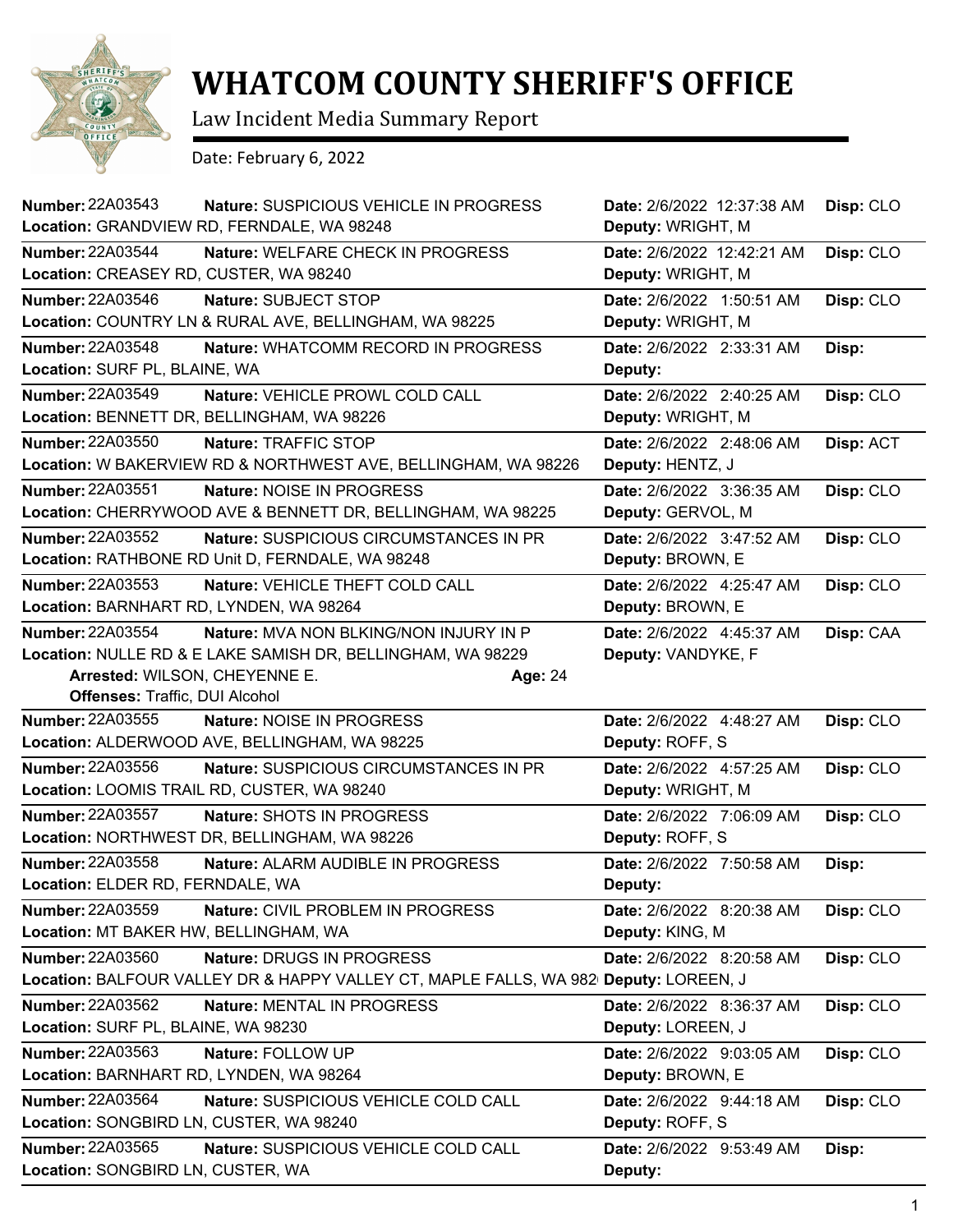| Number: 22A03566<br>Nature: REFER TO WSP IN PROGRESS              | Date: 2/6/2022 10:07:32 AM<br>Disp:     |  |
|-------------------------------------------------------------------|-----------------------------------------|--|
| Location: MT BAKER HW, WA                                         | Deputy:                                 |  |
| <b>Number: 22A03567</b><br>Nature: DOMESTIC VERBAL IN PROGRESS    | Date: 2/6/2022 10:12:05 AM<br>Disp:     |  |
| Location: SANTA FE TR, MAPLE FALLS, WA                            | Deputy: KING, M                         |  |
| <b>Number: 22A03568</b><br>Nature: ALARM AUDIBLE IN PROGRESS      | Date: 2/6/2022 10:28:48 AM<br>Disp: CLO |  |
| Location: CARSON RD, BLAINE, WA 98230                             | Deputy: BROWN, E                        |  |
| Number: 22A03569<br>Nature: WELFARE CHECK IN PROGRESS             | Date: 2/6/2022 10:56:42 AM<br>Disp: CLO |  |
| Location: E SMITH RD & HANNEGAN RD, BELLINGHAM, WA 98226          | Deputy: LOREEN, J                       |  |
| <b>Number: 22A03570</b><br>Nature: SUSPICIOUS CIRCUMSTANCES IN PR | Date: 2/6/2022 11:05:23 AM<br>Disp:     |  |
| Location: HANNEGAN RD & SMITH RD, BELLINGHAM, WA                  | Deputy:                                 |  |
| Number: 22A03571<br>Nature: MENTAL COLD CALL                      | Date: 2/6/2022 11:24:19 AM<br>Disp: CLO |  |
| Location: SURF PL, BLAINE, WA 98230                               | Deputy: BROWN, E                        |  |
| <b>Number: 22A03572</b><br>Nature: HIT AND RUN COLD CALL          | Date: 2/6/2022 11:36:54 AM<br>Disp:     |  |
| Location: GOLF VIEW DR, LYNDEN, WA 98264                          | Deputy: LOREEN, J                       |  |
| Number: 22A03573<br>Nature: CIVIL PROBLEM COLD CALL               | Date: 2/6/2022 11:40:42 AM<br>Disp: CLO |  |
| Location: BLACKBIRD VALLEY LN, MAPLE FALLS, WA 98266              | Deputy: LOREEN, J                       |  |
| <b>Number: 22A03575</b><br>Nature: BURGLARY COLD CALL             | Disp: CLO<br>Date: 2/6/2022 11:58:57 AM |  |
| Location: BIRCH TERRACE LN, CUSTER, WA 98240                      | Deputy: BROWN, E                        |  |
| Number: 22A03577<br>Nature: THEFT COLD CALL                       | Date: 2/6/2022 12:49:44 PM<br>Disp: CLO |  |
| Location: MT BAKER HWY, BELLINGHAM, WA 98226                      | Deputy: KING, M                         |  |
| <b>Number: 22A03578</b><br>Nature: DOMESTIC PHYSICAL IN PROGRESS  | Date: 2/6/2022 1:07:14 PM<br>Disp: INF  |  |
| Location: ASH PL, MAPLE FALLS, WA 98266                           | Deputy: LOREEN, J                       |  |
| Number: 22A03579<br>Nature: DRUGS IN PROGRESS                     | Date: 2/6/2022 1:10:33 PM<br>Disp:      |  |
| Location: LEGION DR, BLAINE, WA                                   | Deputy:                                 |  |
| <b>Number: 22A03580</b><br>Nature: WELFARE CHECK IN PROGRESS      | Date: 2/6/2022 1:36:50 PM<br>Disp:      |  |
|                                                                   |                                         |  |
| Location: LAWRENCE RD, EVERSON, WA                                | Deputy:                                 |  |
| Number: 22A03581<br>Nature: SUSPICIOUS VEHICLE COLD CALL          | Date: 2/6/2022 1:45:32 PM<br>Disp:      |  |
| Location: SONGBIRD LN & ARNIE RD, CUSTER, WA                      | Deputy:                                 |  |
| Number: 22A03582<br>Nature: ALARM AUDIBLE IN PROGRESS             | Date: 2/6/2022 1:46:18 PM<br>Disp:      |  |
| Location: NORTHSHORE RD, BELLINGHAM, WA                           | Deputy: INGERMANN, N                    |  |
| Number: 22A03583<br>Nature: SUSPICIOUS CIRCUMSTANCES COLD         | Date: 2/6/2022 1:59:12 PM<br>Disp: CLO  |  |
| Location: LEGION DR, BLAINE, WA 98230                             | Deputy: CONLEE, Z                       |  |
| Number: 22A03584<br>Nature: BURGLARY COLD CALL                    | Date: 2/6/2022 2:01:11 PM<br>Disp:      |  |
| Location: CUSTER SCHOOL RD, CUSTER, WA                            | Deputy: ROFF, S                         |  |
| Number: 22A03585<br>Nature: SECURITY CHECK IN PROGRESS            | Date: 2/6/2022 2:24:23 PM<br>Disp:      |  |
| Location: NELSON RD, DEMING, WA                                   | Deputy: KING, M                         |  |
| Number: 22A03586<br>Nature: ALARM AUDIBLE IN PROGRESS             | Date: 2/6/2022 2:37:54 PM<br>Disp: CLO  |  |
| Location: PORTAL WAY, FERNDALE, WA 98248                          | Deputy: BROWN, E                        |  |
| Number: 22A03587<br>Nature: VEHICLE PROWL IN PROGRESS             | Date: 2/6/2022 2:39:40 PM<br>Disp:      |  |
| Location: MITCHELL WAY, BELLINGHAM, WA 98226                      | Deputy: INGERMANN, N                    |  |
| Number: 22A03588<br>Nature: SUICIDAL SUBJECT COLD CALL            | Date: 2/6/2022 2:51:47 PM<br>Disp:      |  |
| Location: JOANS LN, LUMMI ISLAND, WA                              | Deputy: INGERMANN, N                    |  |
| <b>Number: 22A03589</b><br>Nature: THREAT COLD CALL               | Date: 2/6/2022 3:25:08 PM<br>Disp:      |  |
| Location: FOREST ST, DEMING, WA                                   | Deputy: STAFFORD, M                     |  |
| <b>Number: 22A03591</b><br>Nature: HARASSMENT COLD CALL           | Date: 2/6/2022 4:19:45 PM<br>Disp: CLO  |  |
| Location: BLOSSOMBERRY LN, BLAINE, WA 98230                       | Deputy: CONLEE, Z                       |  |
| Number: 22A03594<br>Nature: VANDALISM COLD CALL                   | Date: 2/6/2022 4:50:40 PM<br>Disp: CLO  |  |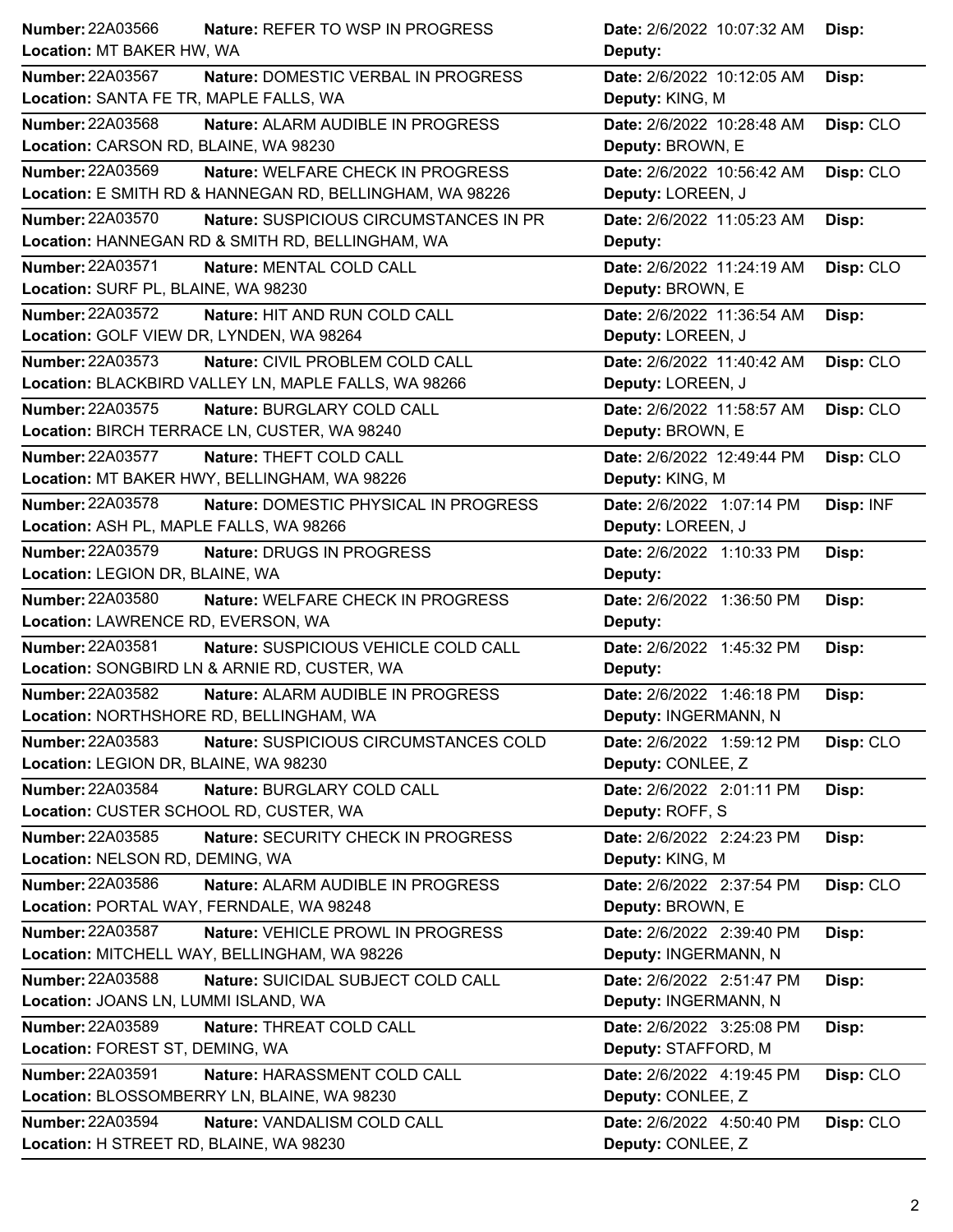## **Nature:** DOMESTIC ORDER VIOL COLD CALL **Date:** 2/6/2022 5:11:32 PM **Number: 22A03596**

**Location:** GRAND AVE, BELLINGHAM, WA 98225

**Deputy: INGER** 

**Disp:** CAA

|  | Deputy: INGERMANN, N |  |
|--|----------------------|--|
|--|----------------------|--|

| <b>Arrested:</b><br><b>Offenses:</b>     | Age:                                                      |                           |           |
|------------------------------------------|-----------------------------------------------------------|---------------------------|-----------|
| <b>Number: 22A03598</b>                  | Nature: TRESPASS IN PROGRESS                              | Date: 2/6/2022 5:26:37 PM | Disp: CLO |
|                                          | Location: CLIFF RD, POINT ROBERTS, WA 98281               | Deputy: ANDERS, J         |           |
| <b>Number: 22A03599</b>                  | Nature: SUSPICIOUS VEHICLE IN PROGRESS                    | Date: 2/6/2022 5:25:50 PM | Disp: CLO |
|                                          | Location: CUSTER SCHOOL RD, CUSTER, WA 98240              | Deputy: CONLEE, Z         |           |
| <b>Number: 22A03600</b>                  | Nature: WELFARE CHECK IN PROGRESS                         | Date: 2/6/2022 5:37:36 PM | Disp:     |
|                                          | Location: MARINE DR & FERNDALE RD, BELLINGHAM, WA         | Deputy:                   |           |
| Number: 22A03601                         | Nature: THEFT COLD CALL                                   | Date: 2/6/2022 5:45:41 PM | Disp: CLO |
| Location: EAST ST, BLAINE, WA 98230      |                                                           | Deputy: CONLEE, Z         |           |
| Number: 22A03602                         | Nature: ALARM AUDIBLE IN PROGRESS                         | Date: 2/6/2022 5:52:10 PM | Disp:     |
| Location: ALPHA WA, BELLINGHAM, WA       |                                                           | Deputy:                   |           |
| Number: 22A03603                         | Nature: SUSPICIOUS PERSON IN PROGRESS                     | Date: 2/6/2022 6:35:57 PM | Disp:     |
| Location: BENNETT DR, BELLINGHAM, WA     |                                                           | Deputy: INGERMANN, N      |           |
| <b>Number: 22A03604</b>                  | <b>Nature: WATCH FOR IN PROGRESS</b>                      | Date: 2/6/2022 6:35:37 PM | Disp:     |
|                                          | Location: HARBORVIEW RD & BIRCH BAY LYNDEN RD, BLAINE, WA | Deputy:                   |           |
| Number: 22A03605                         | Nature: ASSIST AGENCY IN PROGRESS                         | Date: 2/6/2022 6:56:14 PM | Disp: CLO |
|                                          | Location: BENNETT DR, BELLINGHAM, WA 98225                | Deputy: CONLEE, Z         |           |
| Number: 22A03606                         | Nature: ASSIST AGENCY IN PROGRESS                         | Date: 2/6/2022 6:56:39 PM | Disp:     |
| Location: BENNETT DR, BELLINGHAM, WA     |                                                           | Deputy: CONLEE, Z         |           |
| <b>Number: 22A03607</b>                  | Nature: MENTAL IN PROGRESS                                | Date: 2/6/2022 7:05:52 PM | Disp:     |
| Location: KENDALL RD, MAPLE FALLS, WA    |                                                           | Deputy: STAFFORD, M       |           |
| Number: 22A03608                         | Nature: SUSPICIOUS VEHICLE IN PROGRESS                    | Date: 2/6/2022 7:07:46 PM | Disp:     |
|                                          | Location: BIRCH BAY LYNDEN RD, CUSTER, WA                 | Deputy: BRULAND, D        |           |
| <b>Number: 22A03609</b>                  | Nature: IMPOUND PRIVATE IN PROGRESS                       | Date: 2/6/2022 7:27:25 PM | Disp:     |
|                                          | Location: SONGBIRD LN & ARNIE RD, CUSTER, WA              | Deputy:                   |           |
| Number: 22A03610                         | Nature: DRUGS IN PROGRESS                                 | Date: 2/6/2022 7:33:48 PM | Disp:     |
| Location: NORTHWOOD RD, LYNDEN, WA       |                                                           | Deputy: STAFFORD, M       |           |
| Number: 22A03611                         | Nature: DRUGS COLD CALL                                   | Date: 2/6/2022 7:35:37 PM | Disp:     |
| Location: NORTHWOOD RD, LYNDEN, WA       |                                                           | Deputy:                   |           |
| <b>Number: 22A03612</b>                  | Nature: CHILD ABUSE COLD CALL                             | Date: 2/6/2022 7:31:46 PM | Disp:     |
| Location: GUIDE MERIDIAN, BELLINGHAM, WA |                                                           | Deputy: PIKE, J           |           |
| Number: 22A03613                         | Nature: TRAFFIC HAZARD IN PROGRESS                        | Date: 2/6/2022 7:42:29 PM | Disp:     |
|                                          | Location: W SMITH RD & ALDRICH RD, BELLINGHAM, WA         | Deputy:                   |           |
| Number: 22A03614                         | Nature: DEATH INVESTIGATION IN PROGRES                    | Date: 2/6/2022 7:44:30 PM | Disp:     |
| Location: CANYON VIEW DR, DEMING, WA     |                                                           | Deputy: STAFFORD, M       |           |
| Number: 22A03615                         | Nature: SECURITY CHECK IN PROGRESS                        | Date: 2/6/2022 7:55:15 PM | Disp: CLO |
| Location: KELLY RD, BELLINGHAM, WA 98226 |                                                           | Deputy: ANDERS, J         |           |
| Number: 22A03616                         | Nature: Not available.                                    | Date: 2/6/2022 7:59:10 PM | Disp:     |
| Location: BENNETT DR, BELLINGHAM, WA     |                                                           | Deputy: NELSON, G         |           |
| Number: 22A03617                         | Nature: HIT AND RUN IN PROGRESS                           | Date: 2/6/2022 8:37:35 PM | Disp: CLO |
|                                          | Location: VALLEY CREST WAY, BELLINGHAM, WA 98229          | Deputy: ANDERS, J         |           |
| Number: 22A03618                         | Nature: DOMESTIC VERBAL IN PROGRESS                       | Date: 2/6/2022 8:47:10 PM | Disp: CLO |
|                                          | Location: SANTA FE TRL, MAPLE FALLS, WA 98266             | Deputy: ANDERS, J         |           |
| Number: 22A03619                         | Nature: DOMESTIC VERBAL IN PROGRESS                       | Date: 2/6/2022 8:48:20 PM | Disp:     |
| Location: SANTA FE TR, MAPLE FALLS, WA   |                                                           | Deputy:                   |           |